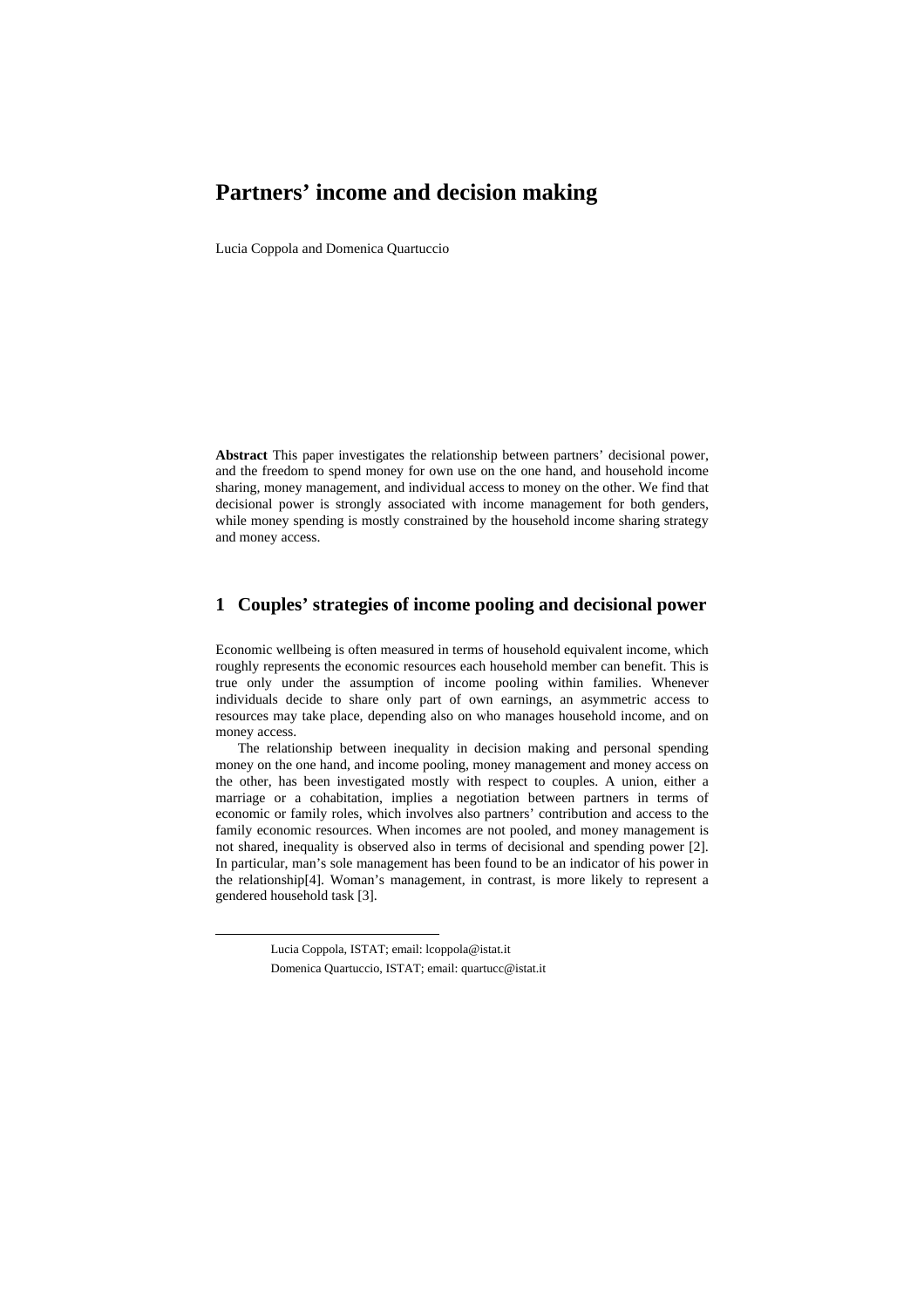The preference towards a specific strategy of income sharing and management depends on different individual and households characteristics, with the duration of marriage and the presence of children playing a relevant role [1]. However, also social norms on partners' economic and family roles are crucial. Where a shared breadwinning model is common, also shared management is more often used [4]. For this reason, investigating the relationship between partners' economic roles, and their decisional and spending power is particularly interesting in Italy, which is still characterised by the persistence of a traditional model of partners' specialisation.

## **2 Data and methods**

We use the Italian cross-sectional EU-SILC 2010 user database, where an ad-hoc module on intra-household allocation of resources has been implemented. In particular, we focus on families composed by couples with or without children, but without other household members (an heterogeneous household composition is likely to be related with the different opportunity/cost of income pooling). Decision making power is measured according to "who is more likely to have the last word when taking important decisions" (the respondent, the partner, balanced). Spending freedom is represented by the "ability to decide about expenses for own personal consumption, leisure activities or hobbies" (always, sometimes, never or almost never). The alternative income sharing strategies are: all incomes are treated as common resources (pooled); only some incomes are treated as common and the rest as private resources (partially shared); all incomes are treated as private (not shared). A measure of money access is represented by who mostly manages household income (the sole respondent, the respondent as first manager and the partner as second, the partner as first manager and the respondent as second, the sole partner, and somebody else). Eventually, direct access to money is represented by the availability of a bank account, or a credit/debit card. We explicitly discuss also partners' relative earnings (she does not earn money, she earns less than 40% of couple's earnings, she earns between 40 and 60%, she earns more than 60%, and she earns 100% of couple's earnings) to provide a more detailed picture of partners' economic roles.

We use multinomial logistic regression to model decisional power ((i) more the respondent, (ii) more the partner, vs. (iii) balanced) and freedom to spend money ((i) sometimes, (ii) never or almost never vs. (iii) always). To catch gender differences, and the level of agreement between partners' perception, we estimate models per sex. Beside the variables already mentioned, the following individual and household characteristics are controlled for: age, age difference between partners, education, partners' relative education, marriage or consensual union, presence of children, region of residence, employment status, household equivalised income in quintiles, material deprivation.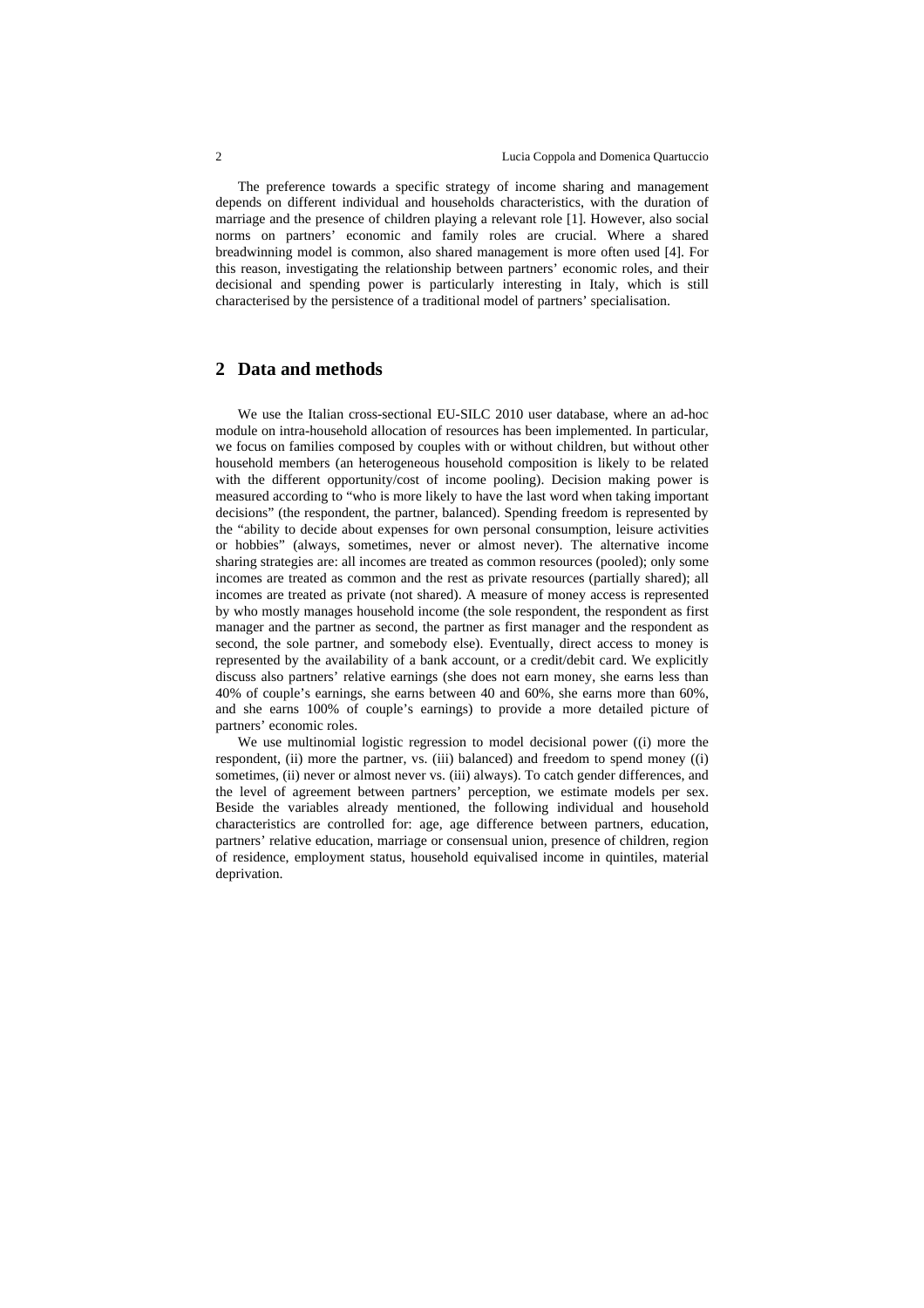# **3 Results**

Decision making is significantly related with the household income management, partially with the sharing strategy, and less strongly related with the access to a bank account. Household income management is particularly relevant, because both man and woman are more likely to have the last word when are the sole manager, and the partner is less perceived as the main decision maker when income management is at least shared.

**Table 1:** *Decision making and money spending: model estimates for Women and Men*

|                              |                   | <b>Decision making (ref=Balanced)</b> |                  |                                    |                 |
|------------------------------|-------------------|---------------------------------------|------------------|------------------------------------|-----------------|
|                              |                   | Women                                 |                  | Men                                |                 |
|                              |                   | Me                                    | Partner          | Me                                 | Partner         |
| Sharing                      | Part, shared      | $-0.22$                               | $**$<br>0.23     | $**$<br>0.33                       | $-0.24$         |
| strategy<br>$(ref = Pooled)$ | Not shared        | $-0.20$                               | 0.16             | 0.26                               | $-0.10$         |
| Income                       | Shared, 1st part. | 0.17                                  | ***<br>$-1.13$   | $-0.25$                            | **<br>$-0.33$   |
| manager                      | Shared, 1st resp. | ***<br>0.92                           | $-1.48$<br>***   | 0.10                               | ***<br>$-1.03$  |
| $(ref=Sole)$                 | Sole resp.        | 1.25<br>***                           | ***<br>$-1.13$   | 1.19<br>***                        | ***<br>$-0.76$  |
| Partner)                     | Other             | 0.48<br>**                            | $-0.72$<br>***   | 0.39<br>**                         | ***<br>$-0.95$  |
| Bank account<br>$(ref=Yes)$  | No                | **<br>$-0.29$                         | 0.10             | 0.02                               | $-0.04$         |
| Partners                     | $0\% - 40\%$      | 0.19                                  | 0.14             | $-0.06$                            | 0.09            |
| relative                     | 40%-60%           | 0.26                                  | $-0.21$          | $-0.34$<br>**                      | 0.24            |
| income                       | 60%-100%          | **<br>0.16                            | $***$<br>$-0.54$ | **<br>$-0.78$                      | $-0.15$         |
| $(ref=0\%)$                  | 100%              | **<br>0.57                            | $-0.14$          | $-0.34$<br>**                      | 0.26            |
|                              |                   |                                       |                  | Decide about expenses (ref=Always) |                 |
|                              |                   | Women                                 |                  | Men                                |                 |
|                              |                   | Sometimes                             | Never            | Sometimes                          | Never           |
| Sharing                      | Part, shared      | 0.11                                  | 0.03             | $-0.07$                            | $**$<br>$-0.33$ |
| strategy<br>$(ref = Pooled)$ | Not shared        | **<br>$-0.46$                         | $-0.35$<br>$**$  | $-0.29$<br>$\ast$                  | $-0.27$         |
| Income                       | Shared, 1st part. | $-0.22$<br>**                         | $***$<br>$-0.40$ | 0.05                               | $-0.15$         |
| manager                      | Shared, 1st resp. | $-0.32$<br>∗                          | $-0.30$<br>*     | $-0.04$                            | $-0.16$         |
| (ref=Sole                    | Sole resp.        | $-0.27$<br>∗                          | $-0.34$<br>∗     | $-0.08$                            | 0.01            |
| Partner)                     | Other             | ∗<br>$-0.31$                          | ∗<br>$-0.37$     | 0.15                               | $-0.02$         |
| Bank account<br>$(ref=Yes)$  | No                | ***<br>0.75                           | ***<br>1.53      | ***<br>0.65                        | ***<br>1.27     |
| Partners                     | 0%-40%            | 0.05                                  | 0.08             | $-0.11$                            | $-0.14$         |
| relative                     | 40%-60%           | **<br>0.24                            | 0.24             | $-0.09$                            | $-0.13$         |
| income                       | 60%-100%          | $-0.17$                               | 0.18             | $-0.13$                            | $-0.11$         |
| $(ref=0\%)$                  | 100%              | 0.15                                  | $-0.18$          | $-0.04$                            | $-0.13$         |

\*≤0.05 \*\*≤0.01 \*\*\*≤0.001

When the couple shares just a part of the personal income, then she is less likely to have the last word in important decisions in both her and his opinion. Direct access to a bank account, instead is not much important, only women perceive to have less